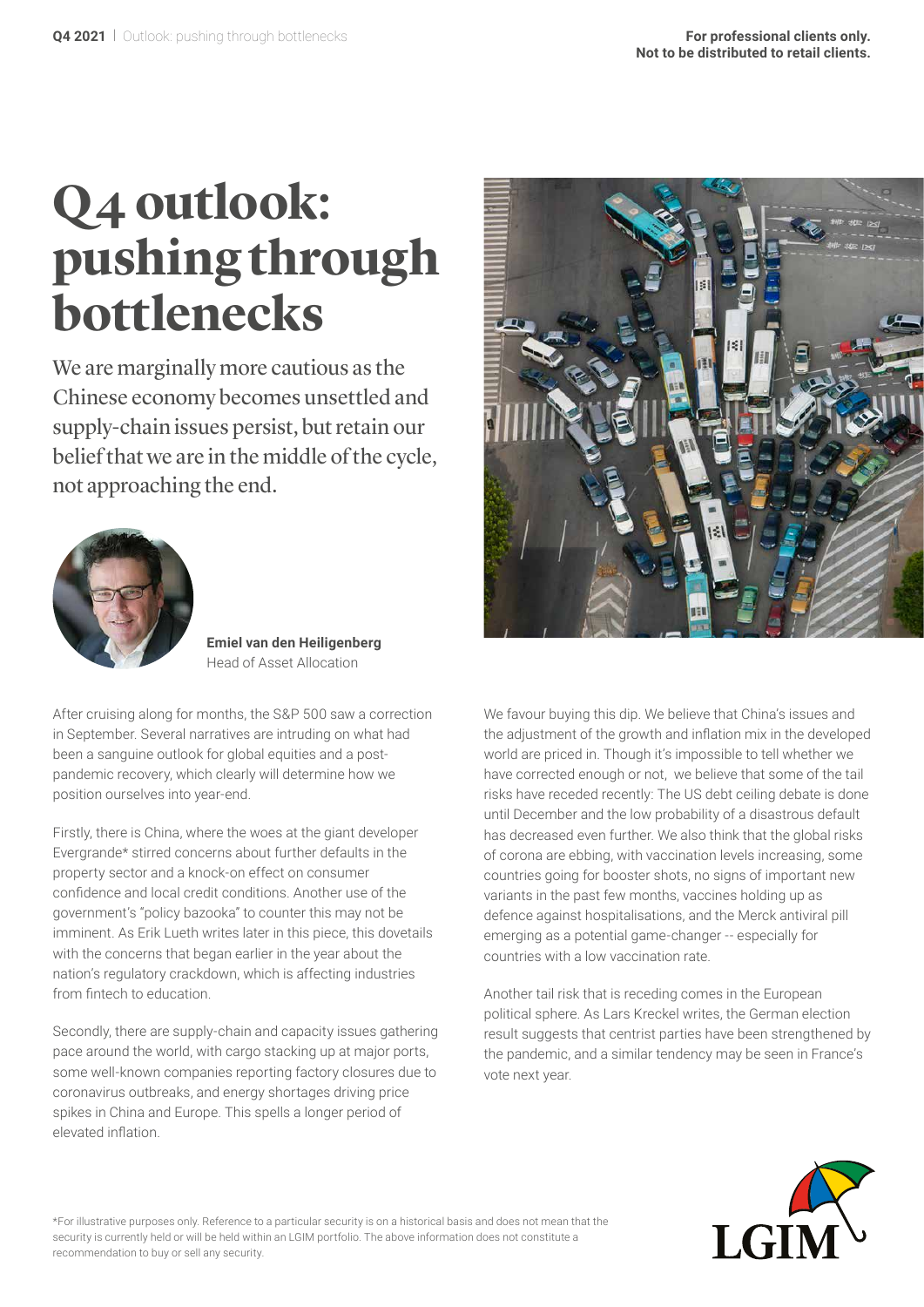#### **Winter is coming**

Over the next few months, the inflation outlook is set to be dominated by what happens on commodity markets. US and European natural gas futures are up 35% and 90% respectively over September.<sup>1</sup> Another "polar vortex" driving up demand for heating over the winter could send prices spinning further into the stratosphere.

Some of our analysis, like asset performance, would suggest we are in the late cycle – except that most of the recession indicators on our heatmap are not flashing.

Moreover, we note that sentiment on equities is already quite cautious. If one is anticipating a big selloff, that's not normal. The biggest risk is inflation.

Federal Reserve (Fed) Chairman Jerome Powell has highlighted his belief that though these effects have been longer-lasting than anticipated, they will abate, and the ECB has warned about overreacting to a "transitory" situation. There are dissenting views: the Czech central bank delivered a shock 75 basis point policy rate increase, citing an overheating labour market.

As long as supply chain issues are temporary, rather than structural, and caused by strong demand rather than weak demand, we believe equities will be able to push through these bottleneck effects.

#### **Summary of LGIM's asset allocation core view**



Source: LGIM. Views current as at 11 October 2021. Forward-looking statements are, by their nature, subject to significant risks and uncertainties and are based on internal forecasts and assumptions and should not be relied upon.

#### **Our key asset class views**

| <b>Overview</b>     | <b>Equities</b>   |
|---------------------|-------------------|
| Equities            | US                |
| Duration            | UK                |
| Credit              | Europe            |
| Inflation           | Japan             |
| Real estate         | Emerging markets  |
| <b>Fixed income</b> | <b>Currencies</b> |
| Government bonds    | US dollar         |
| Investment grade    | Furo              |
| High yield          | Pound Sterling    |
| EM USD debt         | Japanese Yen      |
| EM local debt       | EM FX             |

= Strategic allocation

This schematic summarises the combined medium-term and tactical views of LGIM's Asset Allocation team as of 11 October 2021. Asset allocation is subject to change. The midpoint of each row is consistent with a purely strategic allocation to the asset/currency in question. The strength of conviction in our medium-term and tactical views is reflected in the size of the deviation from that mid-point. The value of an investment and any income taken from it is not guaranteed and can go down as well as up, you may not get back the amount you originally invested.

1. Source: Bloomberg.

#### **Economic cycle**

- Significant slack in aggregate, with some bottlenecks
- Unemployment to continue falling into year end
- Policy support remains significant, despite upcoming taper

#### **Valuations**

- Marginal improvement in more relevant relative valuations
- Absolute valuations of equities remain above average
- Credit spreads below average and less attractive

#### **Systemic risk**

- Impressive institutional resilience in the last year
- Troubled relationship between US and China
- Concerns around house prices, Chinese high yield, politics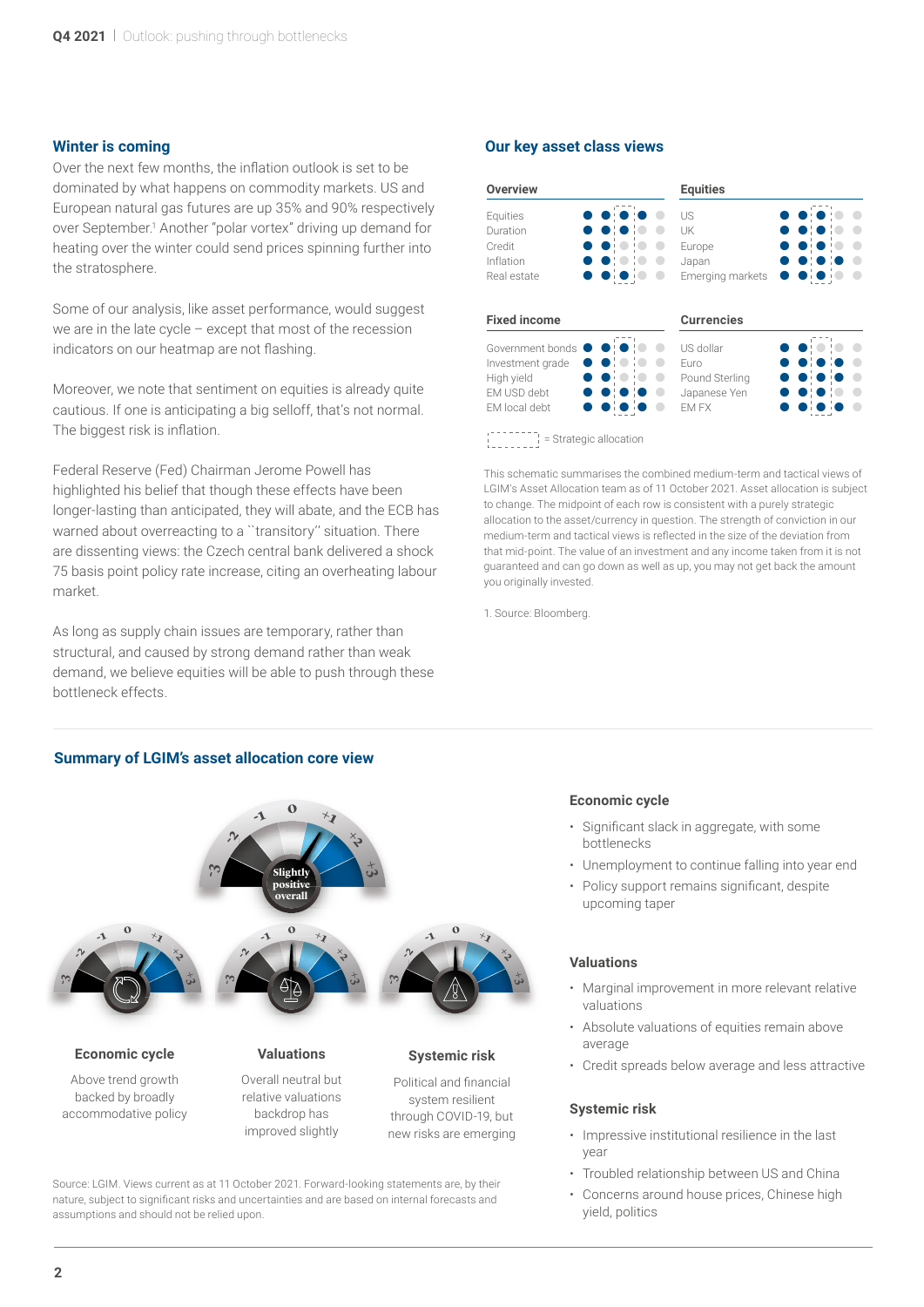

**Lars Kreckel** Global Equity Strategist

### **Political risks in Europe: keeping calm and carrying on in the centre**

Europe is emerging from the pandemic with a much more stable political environment than it had after the financial crisis.

Those two traumas are clearly not directly comparable, but nevertheless one of the contributing factors to stability this time has likely been the much more aggressive use of fiscal policy, rather than reliance on monetary policy alone. Furlough schemes and other support measures have helped protect voters from extreme financial outcomes. This, in turn, has likely helped quell the appetite for political change, limiting the appeal of populist parties on both sides of the political spectrum.

This dynamic played out in the German election, where it seems voters chose change and the status quo at the same time. The CDU may have lost, but Germans have given a mandate to a broad coalition of centrist parties, even if the precise make-up of the next government remains unclear. The main losers of the election were the fringes on both sides. AfD, on the right, and Die Linke, on the left, both lost support compared with the last election.

#### **French connection**

But the true test for whether the political calm in Europe persists will be next year's French election. Predictions this far out must be taken with a pinch of salt, given the many twists and turns five years ago. So far, however, incumbent President Emmanuel Macron appears to be in pole position, with his approval ratings at reasonably healthy levels. The populist fringe's failure to appeal can perhaps also be seen in Marine Le Pen's National Rally party, which has deliberately shifted towards the centre. This strategy could result in losing some support on the far right to new challengers; any resulting vote splits on the right could also end up strengthening the centre.

Another development to watch will be whether there is another wave of refugee flows from Afghanistan or elsewhere. This likely won't become a potential issue until after the winter, but the last time it did, around 2015, it was a contributing factor to the rise of populist parties.



From a market perspective, there are two potential implications from the political outlook. Firstly, the political risk premium in Europe may stay lower than it was over the past cycle. This trend is not firmly established, and will be tested in future elections. But if it holds, then the risk of fringe parties gaining power – and pursuing unpredictable policy outcomes such as EMU break-up – could be lower for now.

Secondly, the lesson political leaders will likely learn from this experience is that fiscal policy works, or at the very least, that spending is a winning strategy at the ballot box. The consequences of this may be that come the next downturn or crisis, the threshold to use fiscal policy to soften the blow for voters will be far lower than it was in the past.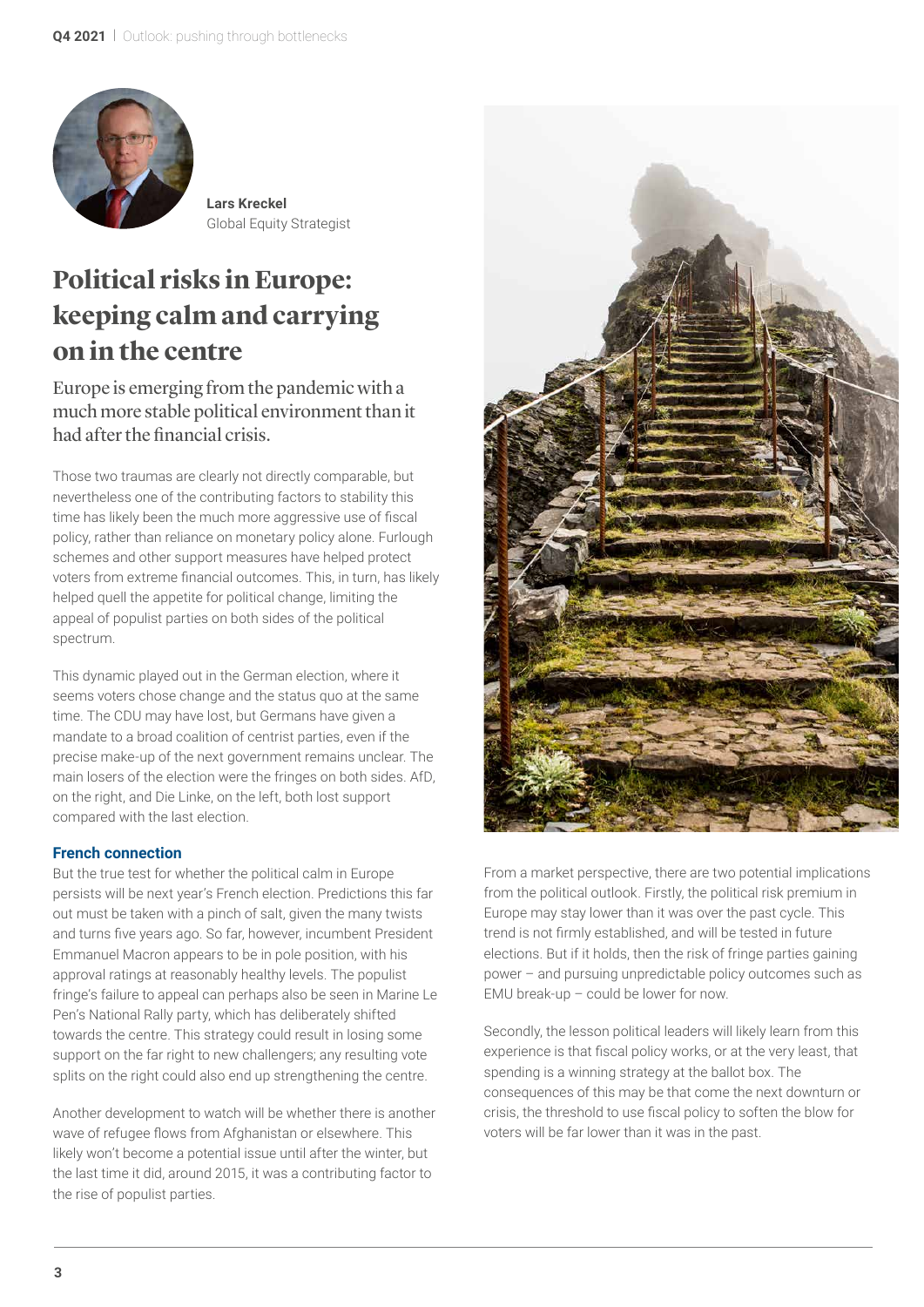

**Erik Lueth** Global Emerging Market Economist

## **China's regulatory crackdown: a new Cultural Revolution?**

This year, China's leadership launched a regulatory crackdown that affected a wide range of sectors, including fintech, property, internet firms, education, and gaming. The list is likely to expand in the months to come, with the beauty industry rumoured to be next.

The campaign has led to a marked underperformance by the Chinese stock market, with the tech index down about 35% down year to date,<sup>2</sup> as at the time of writing. Investors caught unaware have called China uninvestable, and some commentators have drawn comparisons to Mao Zedong's Cultural Revolution.

The crackdown has been painful for equity investors and will certainly weigh on short-term growth. There are also instances of overreach that will raise eyebrows abroad, such as the ban of 'effeminate men' from TV.

But, all in all, the regulatory campaign fits into the nation's broader development strategy, and could put long-term growth on a firmer footing, in our view. The thread that runs through the initiatives is to make growth more sustainable: less prone to financial crisis, more equitable, geared towards innovation.

Take financial soundness. The business model of fintech companies had been to identify credit-worthy borrowers, rather than provide the loans, which was left to the banks. Perhaps inspired by the lessons of the US subprime crisis – the danger posed by credit originators without skin in the game – regulators demanded that fintech companies maintain 30% of their loans on their balance sheet, which requires more capital and limits growth. Overstretched property developers pose similar threats to financial stability, which explains the imposition of leverage caps.



#### **Bringing innovation home**

We have [talked elsewhere](https://www.lgimblog.com/categories/markets-and-economics/economics/the-difference-between-xi-s-china-and-tsarist-russia/) about the mechanisms that propel inequality in fast-developing economies. The crackdown on private tutoring and the effort to rein in runaway property prices are attempts to counter these centrifugal forces. Similarly, the clampdown on internet giants aims to level the playing field between corporations and consumers – similar to antitrust actions that are underway in Europe and South Korea.

The more assertive stance of the US and Europe has highlighted the need for home-grown innovation in China. And that innovation is seen to emanate primarily from the manufacturing sector, as opposed to the services, consumer, internet or property industries. For China, reining in excesses within those latter sectors not only serves financial and social stability, but also channels resources to where they are most productive.

So what is the bottom line? China is not about to abolish the private sector or markets – the original sin of the Soviet Union. Rather, it will likely continue to use markets and the private sector to achieve broader social goals. Its regulatory reset is certain to affect short-term growth, but by furthering financial stability and by softening the sharper edges of inequality, we believe it should put long-term growth on a sounder footing.

Chinese asset markets remain quite interesting. We are fairly bullish Chinese government bonds as we believe they provide diversification, a reasonable yield and a central bank that is loosening monetary policy. Given the recent selloff, Chinese equities are starting to get more interesting, in our view, but we want to be patient until we see more forceful policy support.

2. Source: Bloomberg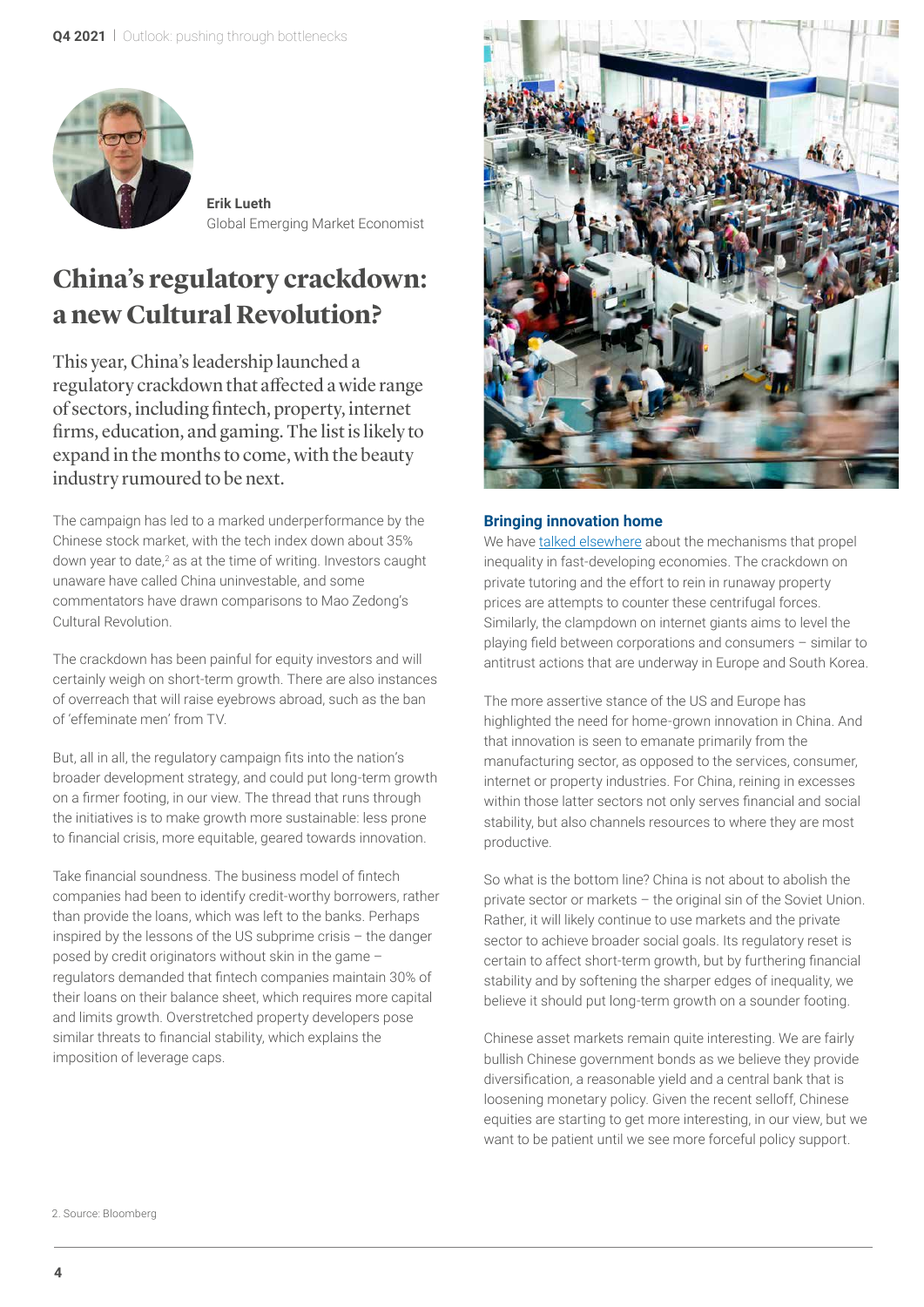

**John Roe** Head of Multi-Asset Funds

### **How 2022 could reveal a new macro world**

Extreme shocks and the huge stimulus that tends to follow them can change longer-term macro dynamics once the event itself has cleared.

For example, after the Global Financial Crisis (GFC), we saw structural deflationary forces and a growth drag from austerity for many years. So, what might the post-pandemic period look like, and why?

After the GFC, most of the stimulus was monetary. But since COVID-19 emerged, we have seen unprecedented levels of fiscal support from developed nations' governments, and US consumers have built cumulative excess savings of about 11% of GDP, according to LGIM calculations. In Europe, that figure is less, at 6%, but the Recovery and Resilience Facility is on the way, which according to European Commission figuress to about 5% of GDP. There are also the ongoing infrastructure and spending discussions in the US, with a potential net fiscal stimulus of 1% of GDP per year over the next few years.

The infrastructure plans in both regions will span several years, offering structural support for the economy for the next three to five years at least. Looking back at similar spending in the US from 2009, two-thirds was spent more than 18 months after the stimulus deal was agreed.<sup>3</sup>

#### **Inflation conundrum**

Against this supportive backdrop, in 2022 we will probably get a much clearer picture of the labour market. It may be that people want to work less – whether that's through earlier retirement or shorter working weeks. There have also been shifts in demand that have left certain skills in short supply. In addition, demand for labour may be boosted due to the ongoing decoupling of parts of the Chinese and US economies. In early 2020, US unemployment had shrunk to just 3.5%, with limited signs of sustained wage inflation, but this time there seems to be a lot more wage pressure despite unemployment at 4.8% with a potential net fiscal stimulus of 1% of GDP per year over the next few years, according to LGIM calculations. We'll see in 2022 how much of this is transitory and due to ongoing pandemic disruptions -- or if we're entering a new status quo.



**US unemployment and core inflation**

Source: Bloomberg, 30 September 2021.

Of course, there are also strong arguments that COVID-19 could result in deflation, not inflation, over the medium term. There has been the faster adoption of technology – a deflationary force. The last 18 months have shown how effective remote working can be, opening much more potential for intra-country and inter-country outsourcing and decentralisation. Jobs that many firms thought could only be done from major cities could now be done from a remote forest (indeed, I worked from one throughout the summer.)

On the fiscal side, we've also seen a few countries start to tighten, like the UK. In the US, some more conservative Democrat politicians, notably Joe Manchin and Kyrsten Sinema, are sceptical about the extent of their colleagues' spending plans.

The bottom line is that it is hard to take a strong view on the directionality of the changes, and the uncertainty is abnormally high as the impacts from the pandemic shock and its responses play out. We could be heading for a stagflationary outcome, where inflation is structurally higher and central banks are forced to raise rates and slow growth to combat price increases; or, alternatively, we could be heading for an acceleration of pre-pandemic trends, with further deflationary pressures building and fewer tools left to fight it – in Europe, in particular.

As ever, within the Asset Allocation team, rather than seeking to predict any one outcome, we will prepare for a range in line with our economists' guidance and the prevailing market environment, as we aim to meet our clients' objectives.

3. American Recovery and Reinvestment Act (Feb 2009), https://fas.org/sgp/crs/misc/R46343.pdf